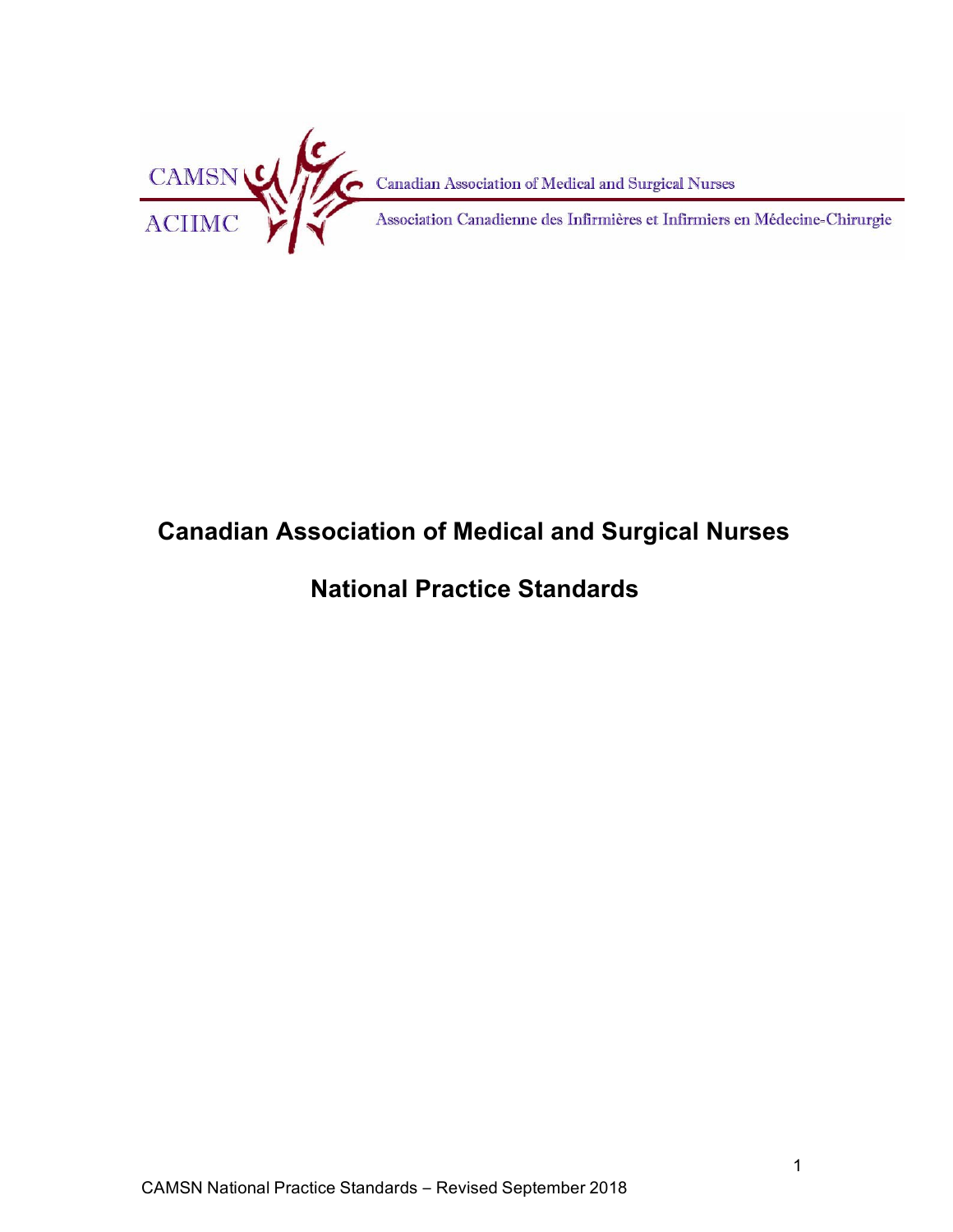**Standards Revision Committee, September 2018**

- **Brenda Lane, RN, BScN, MN, DipAdEd, CMSN(C), Nursing Professor Vancouver Island University, Nanaimo, British Columbia**
- **Esther Rees, RN, BScN, CMSN(C), Staff Nurse, Saskatchewan Health Authority, Saskatoon, Saskatchewan**
- **Crystal Cote, RN, BScN, CMSN(C), MSc (Admin), Geriatric Nurse Educator, Jewish General Hospital, Montreal, Quebec**
- **Frances Fothergill Bourbonnais, RN, PhD, Professor Emeritus, University of Ottawa, Ottawa, Ontario**

**Acknowledgement to the Standards Development Committee, September 2008**

- **Joan Downey, MN, RN Clinical Educator, St. John's, Newfoundland**
- **Kendra Gooding, BN, RN, Regional Med/Surg Educator, Palliser Health Region, Medicine Hat, Alberta**
- **Kimberley Hooper, MN, RN, Educator, Registered Nurses Professional Development Centre, Halifax, Nova Scotia**
- **Nancy McDonald, RN, BN, CON(c), Clinical Educator, Ottawa Hospital, Ottawa, Ontario**
- **Joanne Profetto-McGrath, PhD, RN – Interim Dean & Associate Professor, Faculty of Nursing, University of Alberta, Edmonton, Alberta**
- **Noelle Rohatinsky, RN, BSN, MN(c), Nursing Instructor, University of Saskatchewan, Saskatoon, Saskatchewan**
- **Nicole Simpson, RN, BScN - Professional Practice Consultant, Capital Health, Edmonton, Alberta**
- **Danielle Soucy, RN, BN, MN(c), Nursing Professional Development Educator, McGill University Health Center, Montreal, Quebec**
- **The Standards Development Committee would also like to acknowledge Karine Georges, Facilitator ASI.**

**© CAMSN, 2018, 2008**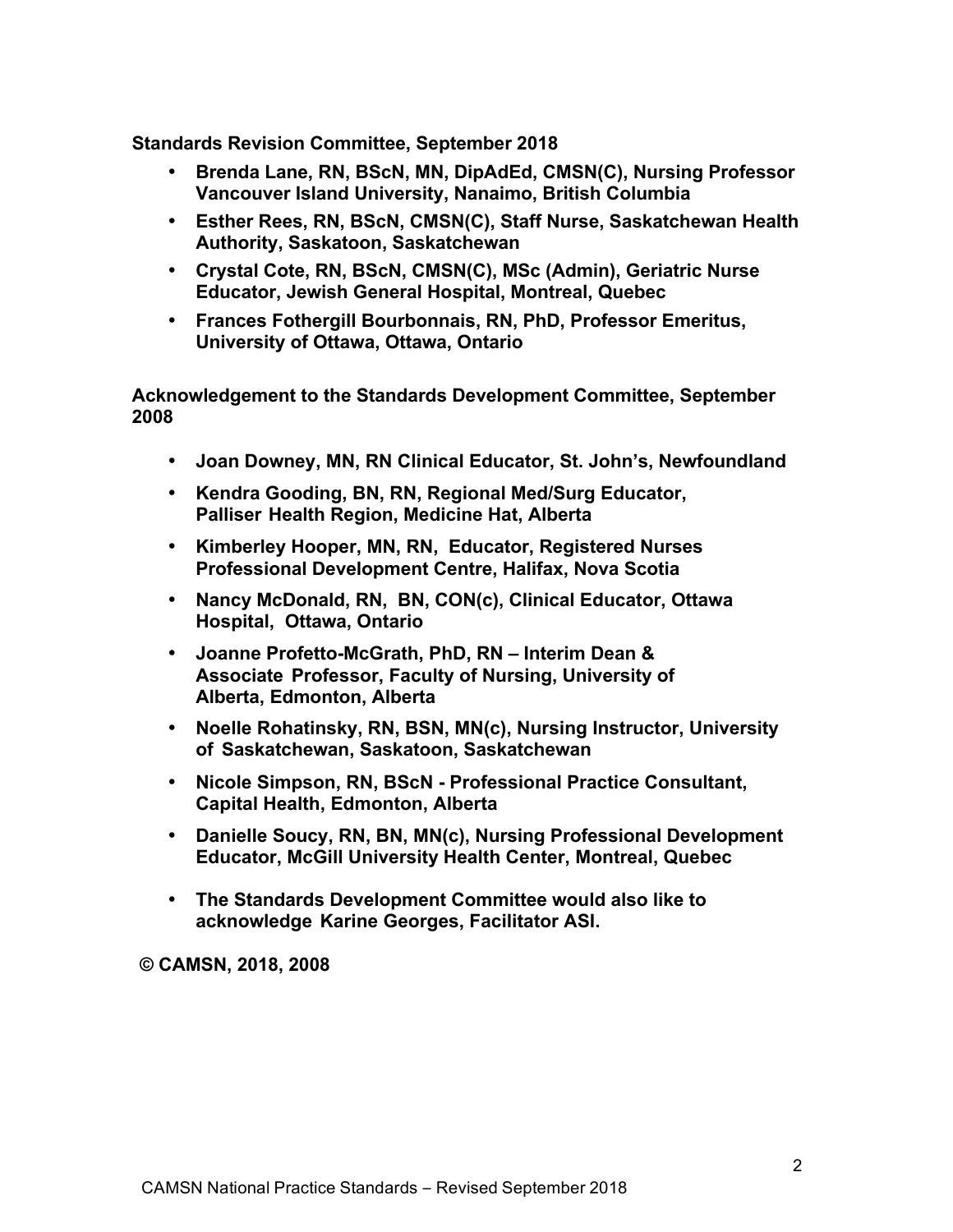#### **Introduction:**

In Canada the largest proportion of nurses, 17.5% or 42,936 nurses identify their area of practice as medical-surgical nursing (Canadian Institute for Health Information [CIHI], 2006). Medical-surgical nursing is one of the longest standing, distinct, recognizable areas of nursing practice. It has been considered the foundation for nursing and for health care as a whole (Grindel, G.C, 2004). It is unique in that it is not limited to a disease or a body system but is holistic in nature requiring nurses to possess and maintain comprehensive and diverse knowledge and competencies (Grindel, 2004; Profetto-McGrath & Williams, 2003).

There has been increasing "specialization" within health care which has often left medical-surgical nurses feeling as if they are only a 'springboard or training ground' for other areas of nursing practice or feeling like the forgotten ones (Mercer & Hooper, 2007). As a result medical-surgical nurses have had a difficult time defining their practice, knowledge and competencies. Without this definition or acknowledgement they have had limited opportunities to network, advocate, mobilize and voice their professional practice needs. Lyneham (2013), speaking on behalf of nurses in Australia and New Zealand, called for medical surgical nursing to be recognized as an international specialty. She cited two key issues that must be addressed: professional recognition and career development.

National standards for medical-surgical nurses provide direction for nurses practicing in medical-surgical areas in order to promote competent, quality, ethical and safe care. These standards will also help inform and identify for other nurses, providers of care and the public what they can expect from registered nurses in medical-surgical areas. The standards facilitate the recognition of the unique knowledge and competencies these nurses possess and maintain to provide care to multiple adult patients experiencing complex variations in health across the continuum of care (Profetto-McGrath et al, 2003). For example, the medical–surgical environment provides the largest opportunity for nurses to mentor, guide and share expertise with nurses, students and other health care providers. As more nurses practice in this area than in any other area of nursing, the majority of patients are more likely to receive care from a medical–surgical nurse than any other nurse. Medical-surgical nurses are and must continue to be recognized for their essential contribution to the effectiveness and sustainability of the health care system. Measures are needed to promote career development of these nurses so that they remain in these environments and their extensive knowledge and expertise will enhance care for patients and their families and be shared with future generations of nurses.

#### **Background to standards development:**

At the first Canadian National Medical and Surgical Nursing Conference held in June 2006, nurses from across Canada requested the establishment of a national interest group with the mandate of establishing national certification. In April 2007, the Canadian Association of Medical and Surgical Nurses (CAMSN)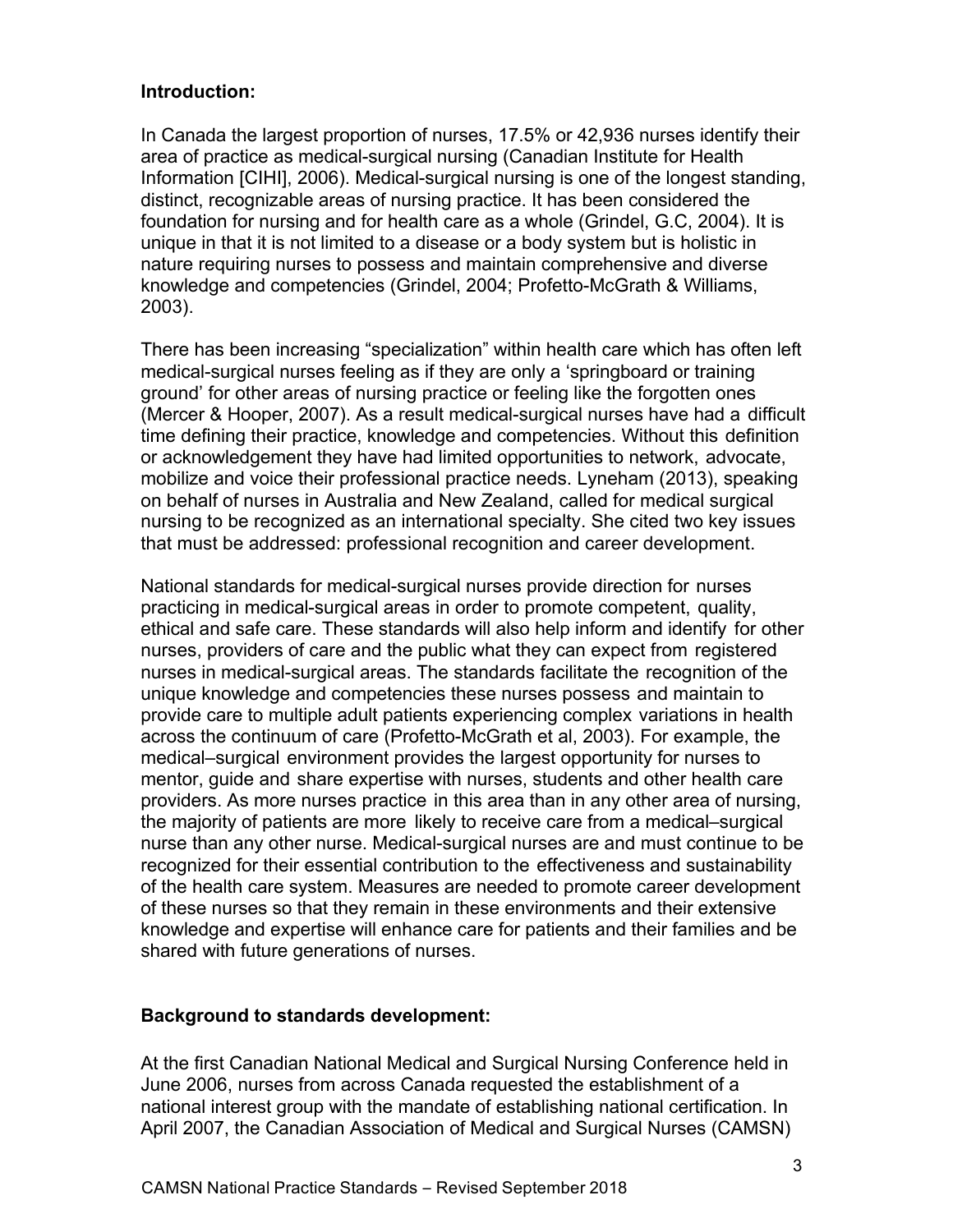received emerging group status with the Canadian Nurses Association. In fall 2007, full funding was provided by CNA to establish a national certification for medical-surgical nurses beginning in April 2010. The first step in certification exam development and in supporting the practice of the medical-surgical nurses in this country was the development of national practice standards (Canadian Nurses Association [CNA], 2002a).

In January 2008 the first meeting of the eight-member national practice standards committee occurred in Ottawa. This committee included representative nurses from across Canada who have different levels of practice experience (6- 36 years), varied academic preparations (BN to PhD), bilingual practice and frontline to academic positions. Based on a framework provided by the C.N.A board (see framework section below), the experience and standards of other specialty nursing groups in Canada and supporting documents available from the American Academy of Medical and Surgical Nurses (AMSN), the Canadian National Standards for Medical-Surgical Nurses were developed.

## **Definition of Practice:**

The guiding beliefs and national practice standards addressed in this document draw from core principles of nursing practice and were developed to encompass and support the uniqueness of medical-surgical nursing. They support the full scope of nursing practice and are applicable to all medical-surgical nurses as they move through their careers from novice to expert and in any of the nursing domains of practice.

Medical-surgical nursing is unique in that it is not limited to a disease or a body system but is holistic in nature and requires nurses to possess and maintain comprehensive and diverse knowledge and competencies (Grindel, 2004; Profetto-McGrath & Williams, 2003). It is this generalist knowledge base that makes medical-surgical nursing the ideal place for foundational learning for students and novice nurses. However, medical-surgical nursing is also the foundation for health care. The majority of clients in any health care system in Canada will receive care in a medical-surgical environment. As such medicalsurgical practice requires expert nurses that are leaders in practice, research, education and administration.

There has been little recognition paid to the complex challenge for medicalsurgical nurses to maintain and evolve their generalist knowledge base to meet ongoing and changing client needs. It is with constant vigilance to continuing competence, education and professional development that medical-surgical nurses are able to continue to provide competent, quality and safe care with constant changing clients, environments and health care providers. The Medical-Surgical Nursing Certification Board in the USA recognizes that Certification examinations are an avenue to build credibility, commitment and confidence for a core body of knowledge (Santos, 2018).

The hallmark indicators of medical-surgical nursing include the nurses' extensive generalist knowledge and competency base to apply to a diverse population of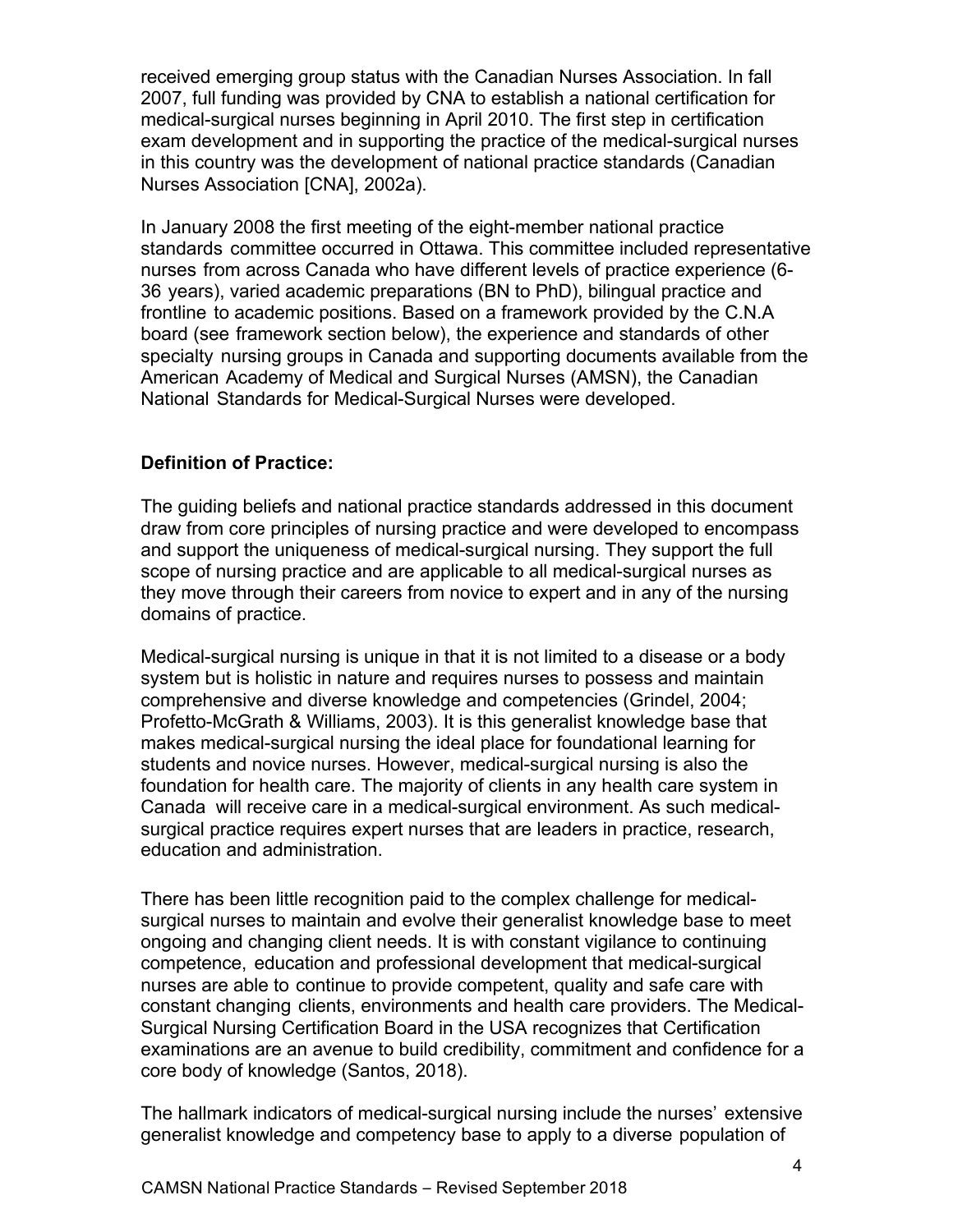clients in equally diverse settings (Academy of Medical-Surgical Nurses, 2008), the prioritization of care to multiple complex patients in a fluctuating patient assignment, the navigation of patients through the health care continuum and the expectation of the role of mentor/preceptor that is always present in the medicalsurgical environment.

### **Medical and Surgical Nursing Guiding Principles and Beliefs**

National practice standards are founded on the guiding principles, beliefs and values of nurses. These are statements of what nurses believe as desirable or what they care about and what they strive for in their practice (CNA, 2002b). The following are the principles, beliefs and values of medical-surgical nurses.

- 1. Believe that each client is unique and multidimensional. The client is the recipient of nursing action and is an adult, and/or family, group or community.
- 2. Provide care to clients experiencing complex variations in health across the continuum of care from prevention to palliation with the aim of achieving optimal health outcomes.
- 3. Exemplify critical thinking and clinical decision making skills in their daily practice.
- 4. Respond and adapt to complex and rapidly changing practice environments with diverse client assignments.
- 5. Work in collaboration with a large variety of healthcare providers involved in client care and have the opportunity to be interprofessional leaders.
- 6. Work in environments that provide the largest opportunity to mentor, guide and share expertise with nurses, students and other healthcare providers.
- 7. Work in practice environments that require them to possess unique knowledge and skills to respond to current treatment modalities and technologies (Academy of Medical-Surgical Nurses [AMSN], 2007. p.8).
- 8. Advocate for practice environments that promote quality, ethical and safe care.
- 9. Roles encompass caregiver, care coordinator, system navigator, client educator, case manager, counselor, advocate, consultant, researcher, administrator/manager, staff educator and nurse leader (AMSN, 2007, p. 6; Profetto-McGrath et al, 2003).
- 10. Participate in collaborative decision making with clients, families, and other health care providers understanding and ensuring that care is culturally competent, ethical, legal, informed, compassionate, humane, and resource sensitive (AMSN, 2007).
- 11. Engage in professional development through continuing education and certification ensuring continuing competence. (AMSN, 2007, p.9).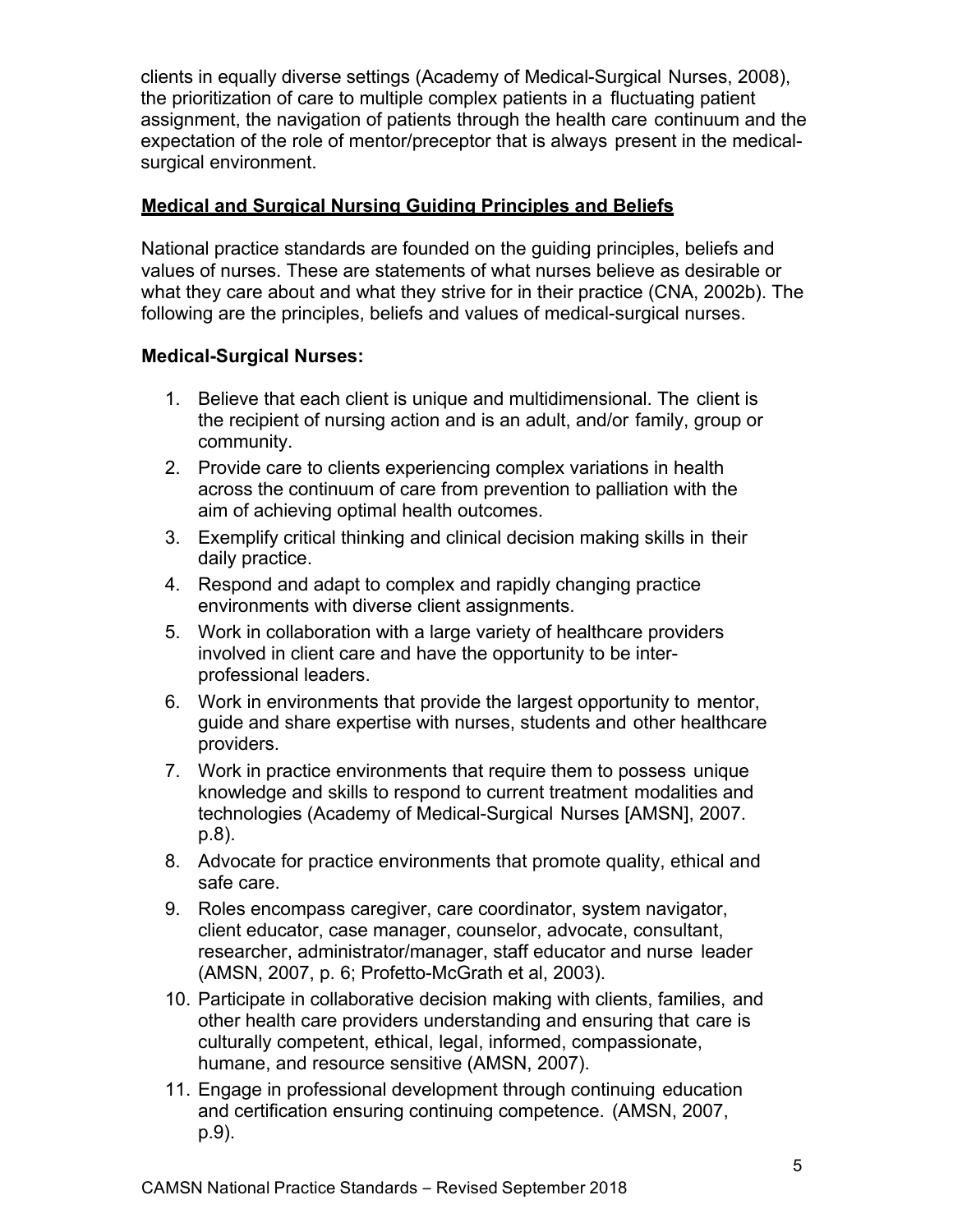- 12. Engage in evidence-informed practice believed to be a predictor of positive client outcomes.
- 13. Possess an open attitude toward inquiry in all practice settings in order to enhance or establish practices and implement innovative strategies (Canadian Council of Cardiovascular Nurses [CCCN], 2000, p.4).
- 14. Support, facilitate and participate in the generation of new professional knowledge (College of Nurses of Ontario [CNO], 2002, p.7).
- 15. Evaluate and apply research, theory and experiential knowledge from nursing and other disciplines as a basis to evidence- informed practice.
- 16. As a collective voice, have the opportunity to become powerful change agents in healthcare, policy and education.

The standards committee would like to acknowledge the many references used in developing these guiding principles and beliefs which can be located in the reference section of this document page 15-16.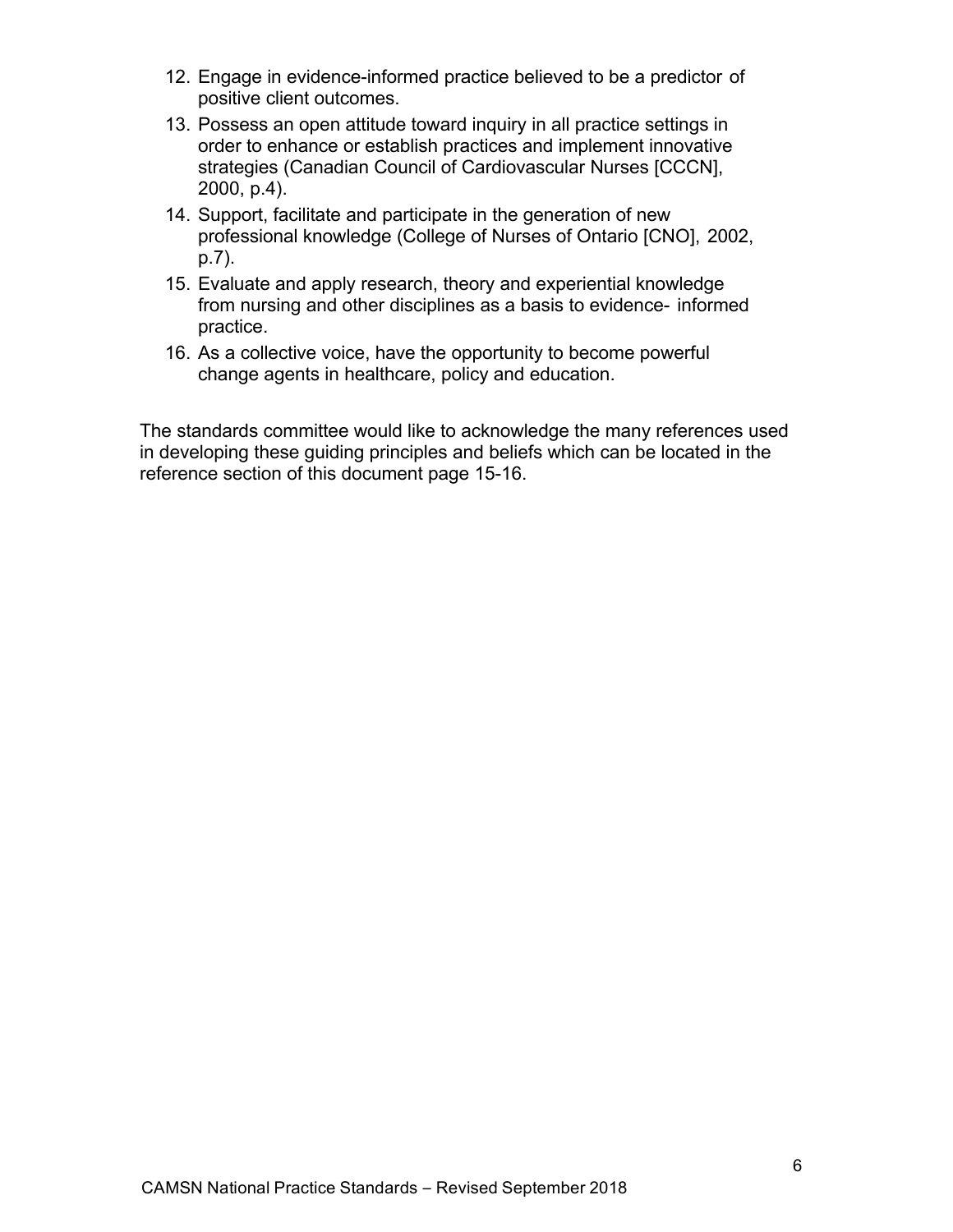## **Canadian Association of Medical and Surgical Nurses National Practice Standards**

## **Framework for the standards:**

The CAMSN National Practice Standards assume that medical-surgical nurses already apply their jurisdictional nursing practice standards and the Canadian Nurses' Association Code of Ethics. They have been written to support the full scope of nursing practice and are applicable to all medical-surgical nurses as they move through their careers from novice to expert and in any variety of nursing positions.

The national standards use the following domains of nursing practice:

- 1. Clinical Practice
- 2. Education and Professional Development
- 3. Evidence-Informed Practice
- 4. Leadership

Ethical, safe, quality care and policy development are reflected throughout these domains.

#### **Domain 1 –** *Clinical Practice:*

Medical-surgical nurses provide quality care to adult clients experiencing complex and multifaceted variations in health across the continuum of care with the goal of achieving optimal health outcomes. The health challenges may be acute, episodic or chronic with predictable and unpredictable outcomes.

"The nursing process is the framework for medical-surgical nursing practice" (AMSN, 2007, p. 6). This dynamic and ongoing process includes assessment, diagnosis, planning, implementation and evaluation. The role of the nurse in medical-surgical practice is determined by their nursing preparation, specialized formal and informal education, and clinical experiences with clients and other healthcare providers (AMSN, 2007, p.8).

#### *Assessment:*

- 1. Performs a comprehensive client health assessment employing a variety of methods including interviewing; functional, environmental and physical assessments; and a review of health records (AMSN, 2007, p.15).
- 2. Collaborates with clients and other healthcare providers in the ongoing collection and update of assessment data.
- 3. Ensures that data reflects clients' personal beliefs, culture, ethnicity, age, gender, values and life experiences.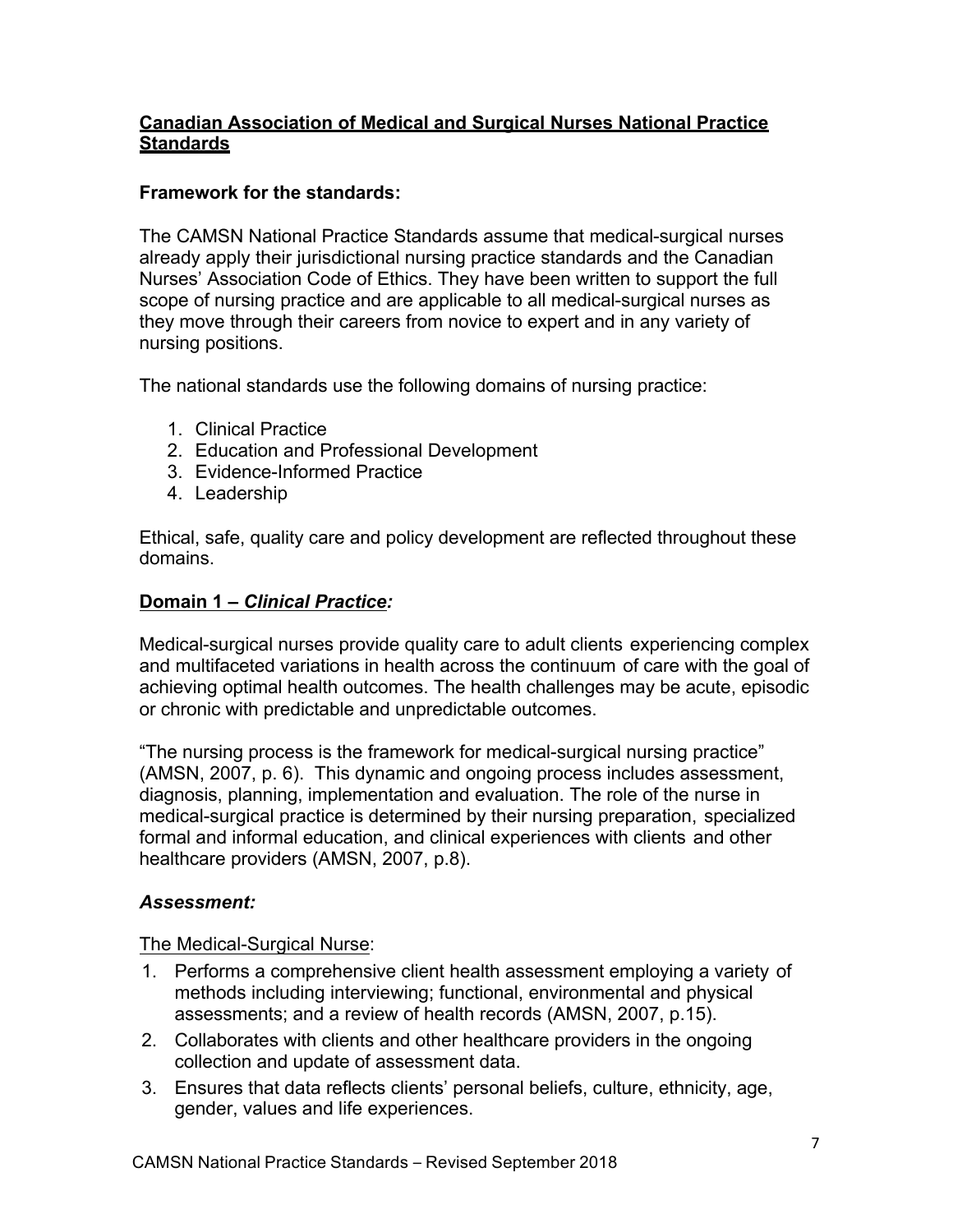- 4. Gains an understanding of the client's capacity and health needs.
- 5. Synthesizes, prioritizes, summarizes and documents assessment data.

## *Diagnosis:*

The Medical-Surgical Nurse:

- 1. Organizes and analyzes assessment data to develop a plan of care.
- 2. Utilizes clinical judgment regarding the client's health condition and/or needs for the purpose of designing a plan of care.
- 3. Documents a plan of care to reflect the client diagnosis to facilitate ongoing evaluation and communication.

## *Planning:*

The Medical-Surgical Nurse:

- 1. Validates and prioritizes the plan of care with the client and other healthcare providers.
- 2. Establishes client-centered goals and expected outcomes, which are attainable and measurable.
- 3. Develops nursing interventions reflecting current evidence-informed practice that promotes optimal health and wellbeing.
- 4. Documents and communicates the plan of care.
- 5. Revises the plan of care based on clients' responses and/or as additional assessment data as it becomes available.
- 6. Ensures a plan that supports continuity of care.

## *Implementation:*

- 1. Implements the proposed plan of care with sensitivity to the client's response(s) to interventions.
- 2. Utilizes evidence-informed nursing interventions to provide client care in an efficient and effective manner.
- 3. Manages multiple nursing interventions simultaneously (College of Nurses of Ontario [CNO], 2002, p.8).
- 4. Develops innovative solutions to facilitate the implementation of the plan of care.
- 5. Collaborates with other healthcare providers to accomplish expected client outcomes.
- 6. Responds effectively in rapidly changing, predictable and/or unpredictable situations (International Council of Nurses [ICN], 2003, p.28).
- 7. Ensures that client care is safe, compassionate, competent and ethical.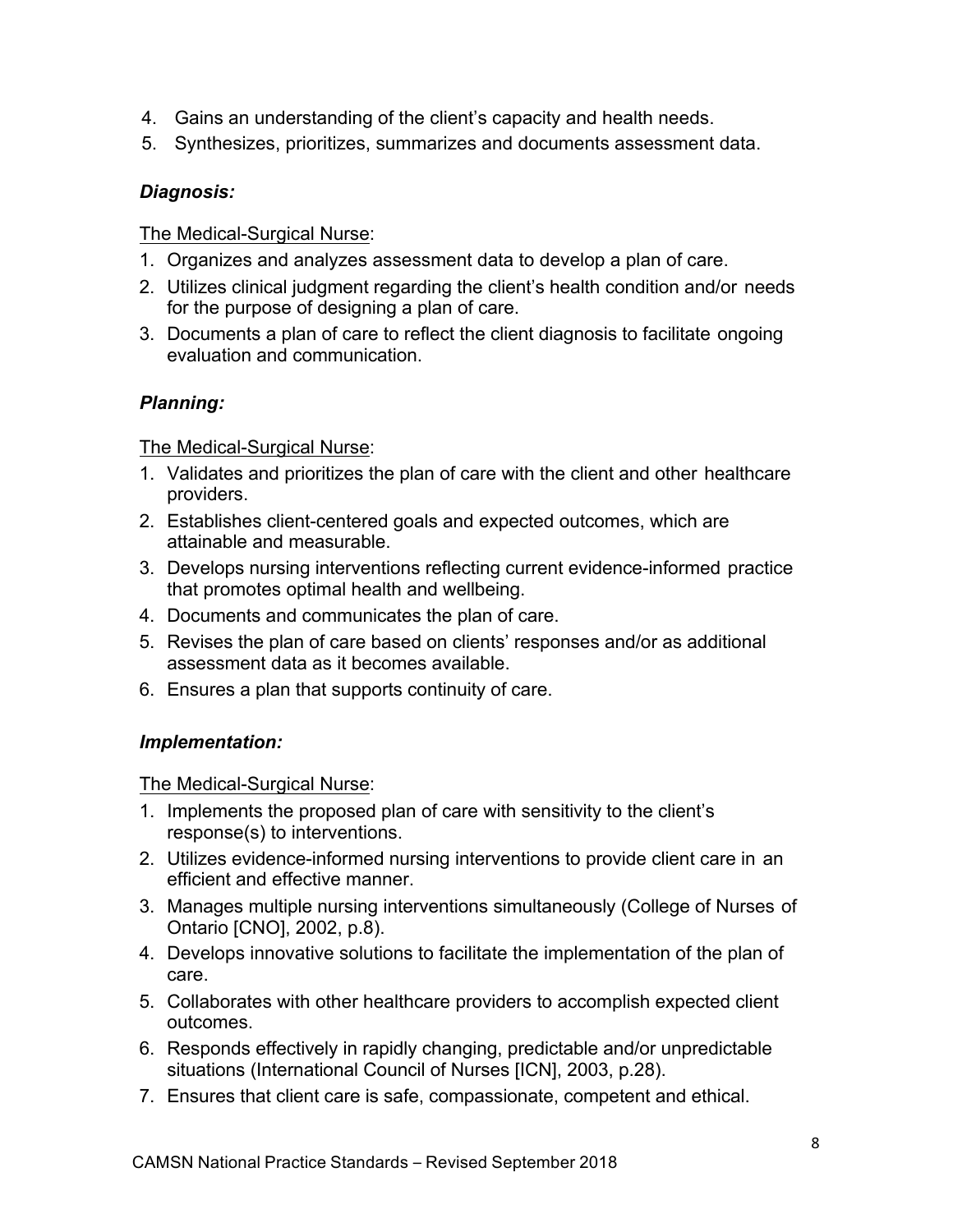8. Documents interventions and client responses.

## *Evaluation:*

#### The Medical-Surgical Nurse:

- 1. Evaluates the effectiveness of the implemented plan of care in relation to client goals and expected client outcomes (AMSN, 2007, p.18).
- 2. Modifies the plan of care in collaboration with the client and other healthcare providers; this is an ongoing and systematic process.
- 3. Documents revisions in diagnosis, outcomes and plan of care (AMSN, 2007, p.19).

## **Domain 2 –** *Education and Professional Development:*

## *Client Education:*

Medical-surgical nurses determine learning needs in collaboration with their clients. All client interactions are potential teaching or learning opportunities/situations.

The Medical-Surgical Nurse:

- 1. Assesses learning needs in collaboration with the client.
- 2. Plans and implements health education that is client-centered, considering the context of the client's life experiences and readiness to learn.
- 3. Utilizes a variety of learning approaches and employs clinical judgment when creating and facilitating learning opportunities with clients.
- 4. Participates in the development of educational tools and programs to assist clients facing health challenges.
- 5. Assists clients to navigate through vast amounts of available health data.

## *Professional Development and Education:*

Medical-surgical nurses require unique knowledge which reflects the dynamic and diverse nature of their clinical practice. Education supports continued competency and the provision of evidence-informed practice. Formal and informal education is instrumental in the professional development of medical-surgical nurses. Professional development occurs throughout their career and must be acknowledged, recognized and supported.

#### The Medical-Surgical Nurse:

1. Continually strives to acquire knowledge and skills appropriate to the practice setting for the provision of safe, competent and ethical nursing care (College and Association of Registered Nurses of Alberta [CARNA], 2005, p. 3). They participate in educational opportunities such as programs and activities,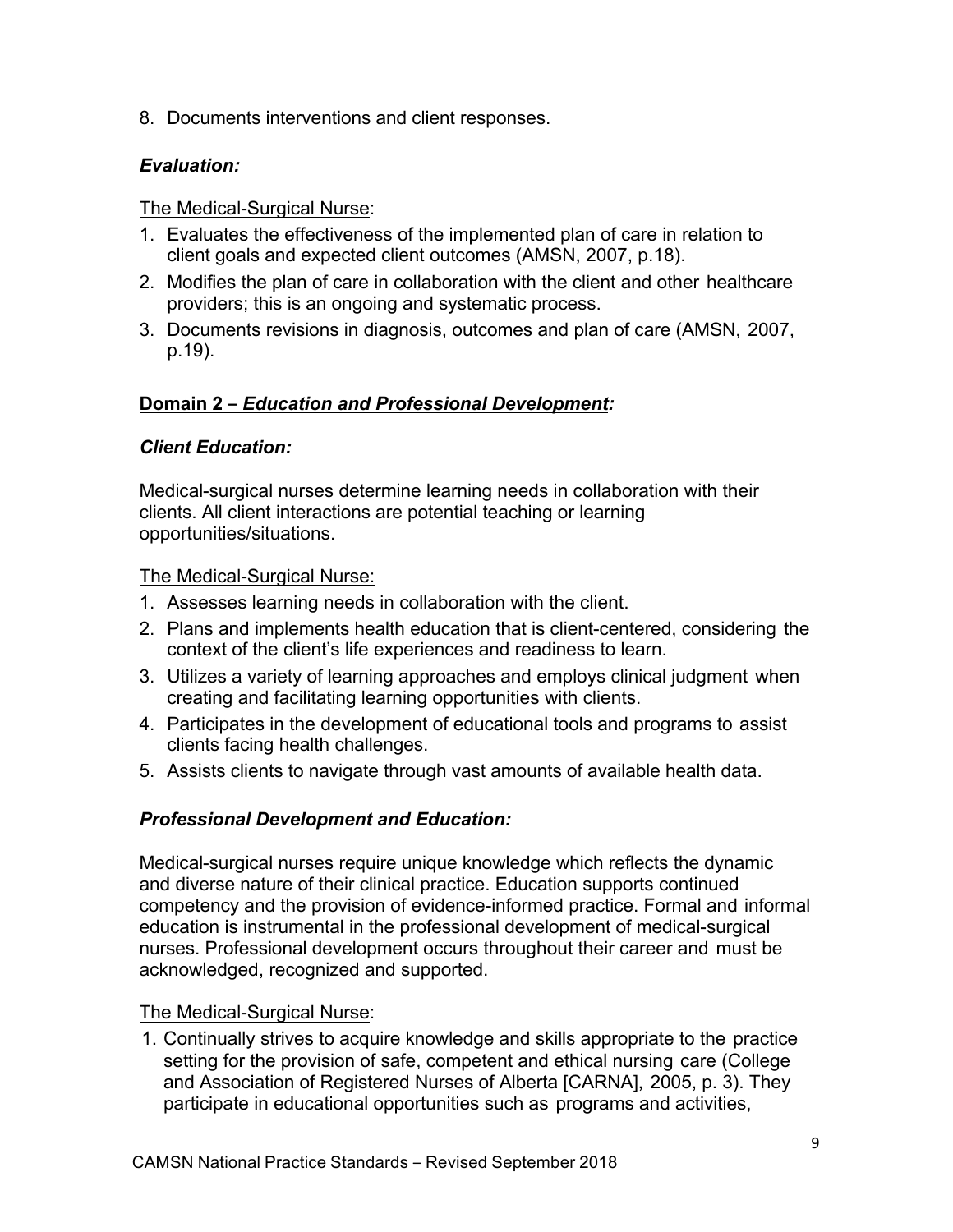conferences, workshops, independent learning activities and interdisciplinary forums (AMSN, 2007, p.21).

- 2. Participates in continuing competency activities to acquire and integrate new knowledge and skills in their area of practice throughout their career.
- 3. Employs self-reflective activities in assessing practice by identifying areas of strength as well as areas of professional development.
- 4. Engages in self-reflection on the issues of client rights considering cultural diversity, discrimination, age, language and prejudice.
- 5. Validates their knowledge base by participating in a national certification program and/or related certificate programs.
- 6. Pursues knowledge to enhance their nursing expertise and to advance the profession.
- 7. Shares knowledge with clients, colleagues and other healthcare providers through consultation and/or publications/presentations.
- 8. Creates a supportive environment conducive to learning.
- 9. Provides feedback, mentorship and guidance for the professional development of nursing students, nurses, and other healthcare providers.
- 10. Collaborates with nursing organizations and other stakeholders to promote high quality continuing educational opportunities for medical-surgical nurses.
- 11. Advocates for quality practice initiatives in the medical-surgical nursing environment.

## **Domain 3 –** *Evidence-Informed Practice:*

Medical-surgical nurses strive to ensure quality care by identifying, evaluating, applying, facilitating, participating, and disseminating evidence. Evidenceinformed practice is important in all domains of nursing and is essential to optimize client outcomes, clinical practice, cost-effective care and to ensure accountability, and transparency in decision making (CNA, 2002c).

- 1. Values and supports medical and surgical environments that are rich in opportunities for evidence-informed practice activities.
- 2. Participates, supports, facilitates and evaluates evidence-informed practice activities as appropriate to their position, education, and environment (AMSN, 2007, p.24).
- 3. Networks with colleagues, seeking solutions to issues significant to medicalsurgical nursing.
- 4. Adheres to ethical standards in conducting evidence-informed practice activities.
- 5. Shares and promotes evidence-informed practice outcomes.
- 6. Utilizes evidence-informed practice knowledge in the development of policies, procedures, and guidelines.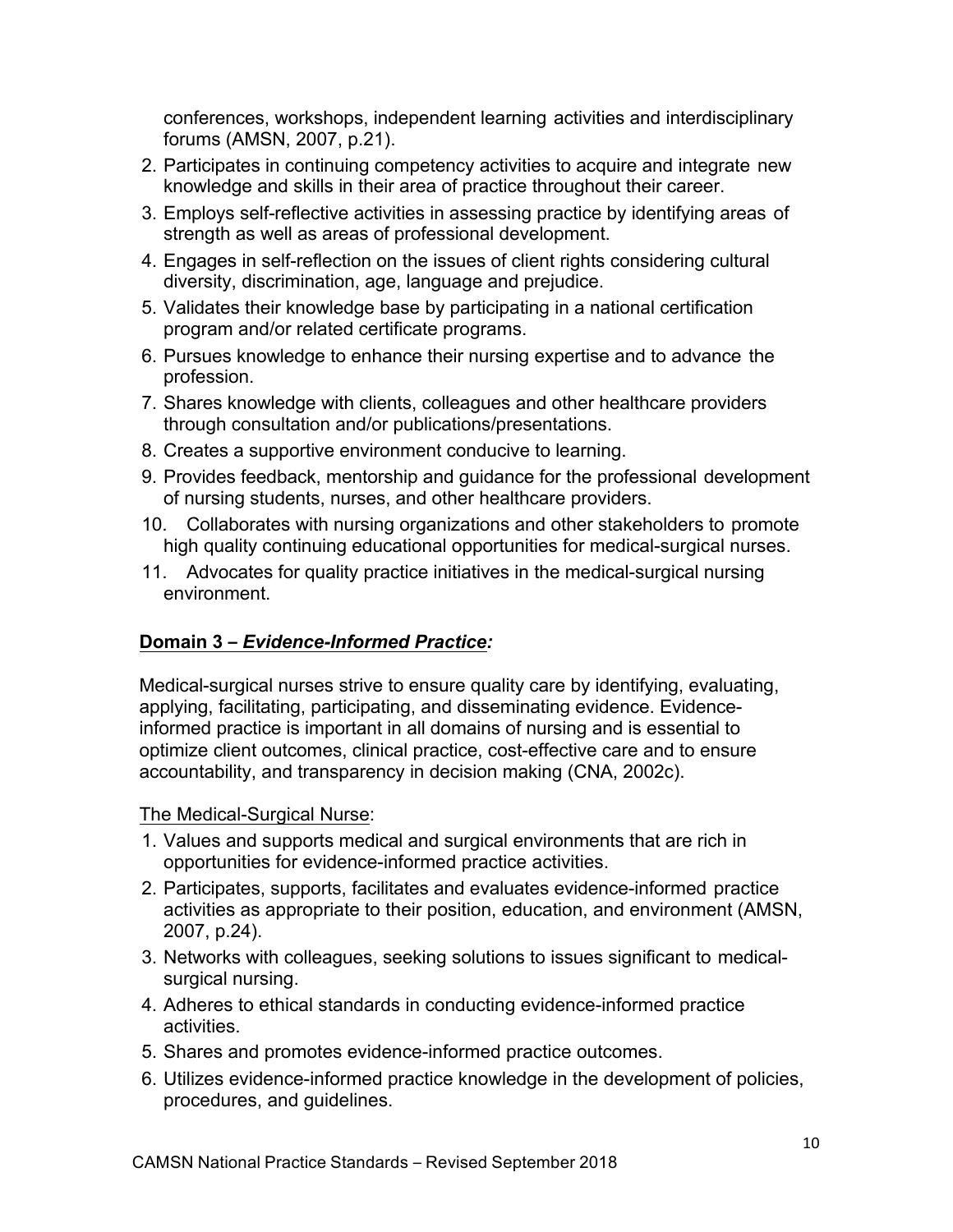## **Domain 4 –** *Leadership:*

The key activities of a leader in nursing include being an advocate for quality care, a collaborator, an articulate communicator, a mentor, a risk-taker, a role model and a visionary (CNA, 2002d). Medical-surgical nurses demonstrate these leadership attributes in all practice settings.

- 1. Participates in groups, initiatives and/or activities related to care delivery, policy and procedure development, ethical issues, evidence-informed practice, education, and professional development.
- 2. Questions and addresses unsafe, non-compassionate, unethical or incompetent practice and conditions that interfere with their ability to provide safe, compassionate, competent and ethical care; supports those who do the same (CNA, 2008a, p.8).
- 3. Collaborates with clients and other healthcare providers to ensure professional practice that respects the rights of clients.
- 4. Recognizes and manages conflict to facilitate a healthy workplace environment.
- 5. Creates and maintains quality practice environments by building healthy working relationships.
- 6. Demonstrates professional behaviour and attributes through role modeling.
- 7. Directs activities to other healthcare providers within their scope of practice and capabilities in accordance with guiding policies.
- 8. Contributes to a supportive and healthy work environment (AMSN, 2007, p.22).
- 9. Promotes the role of medical-surgical nurses within a dynamic health care system.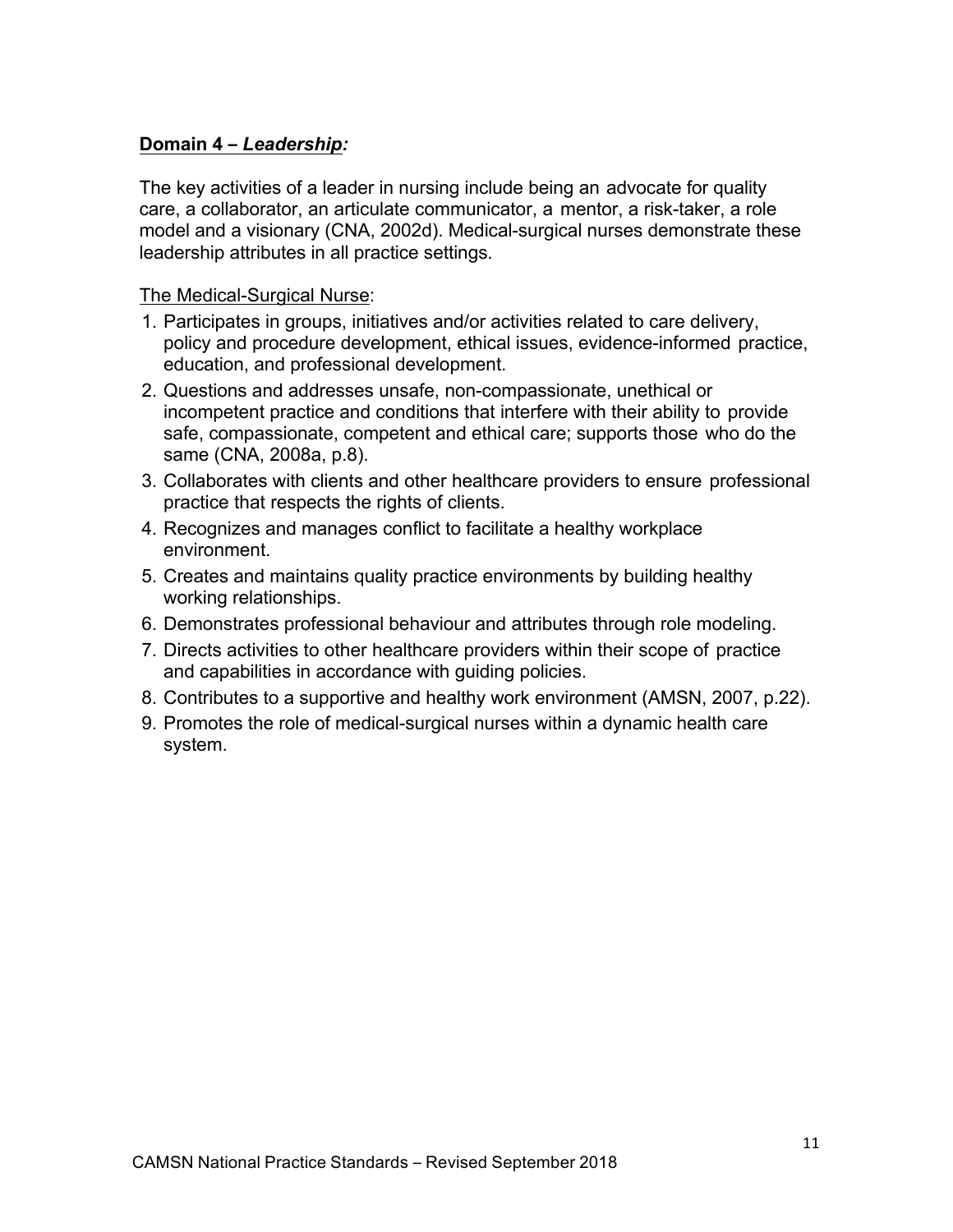#### **Glossary**

*Accountability:* "Nurses are answerable for their practice, and they act in a manner consistent with their professional responsibilities and standards of practice," (CNA, 2002).

*Advocate:* "A person who actively supports a right and good cause and who supports others in acting for themselves or speaks on behalf of those who cannot speak for themselves," (CNA, 2008a).

*Certification:* "… an earned credential that demonstrates the holders specialized knowledge, skills and experience. It is an objective measure of a person's level of experience and expertise in the profession as defined by the profession as a whole," (Durely, 2005).

*Client:* Is used in this document to mean patient, individual, groups or communities

*Collaboration:* "The interaction of two or more individuals that can encompass a variety of actions such as communication, information sharing, coordination, cooperation, problem solving and negotiation," (Bitpipe, 2008).

*Competence*: "The nurse's ability to use their knowledge, skill, judgment, attitudes, values and beliefs to perform in a given role, situation and practice setting," (CNO, 2002).

*Continuing competence:* Is the demonstration of assessing, maintaining and continually improving their competence.

*Continuum of Care:* Providing integrated service through all stages of client care needs from prevention to palliation to wherever the care may take place from facility to community to home.

*Critical Thinking*: "A multidimensional skill, a cognitive or mental process or set of procedures. It involves reasoning and purposeful, systematic, reflective, rational, outcome directed thinking based on a body of knowledge, as well as examination and analysis of all available information and ideas," (Day, Paul, Williams, Smeltzer & Bare, 2007, p.22).

*Domains of Practice*: The description of nursing functions or roles. Historically described in four domains as nursing practice, nursing education, nursing administration and nursing research. They may be used to describe separate roles/positions but current theory demonstrates that all of the domains are integrated elements in all nursing practice roles, (CNA, 1998).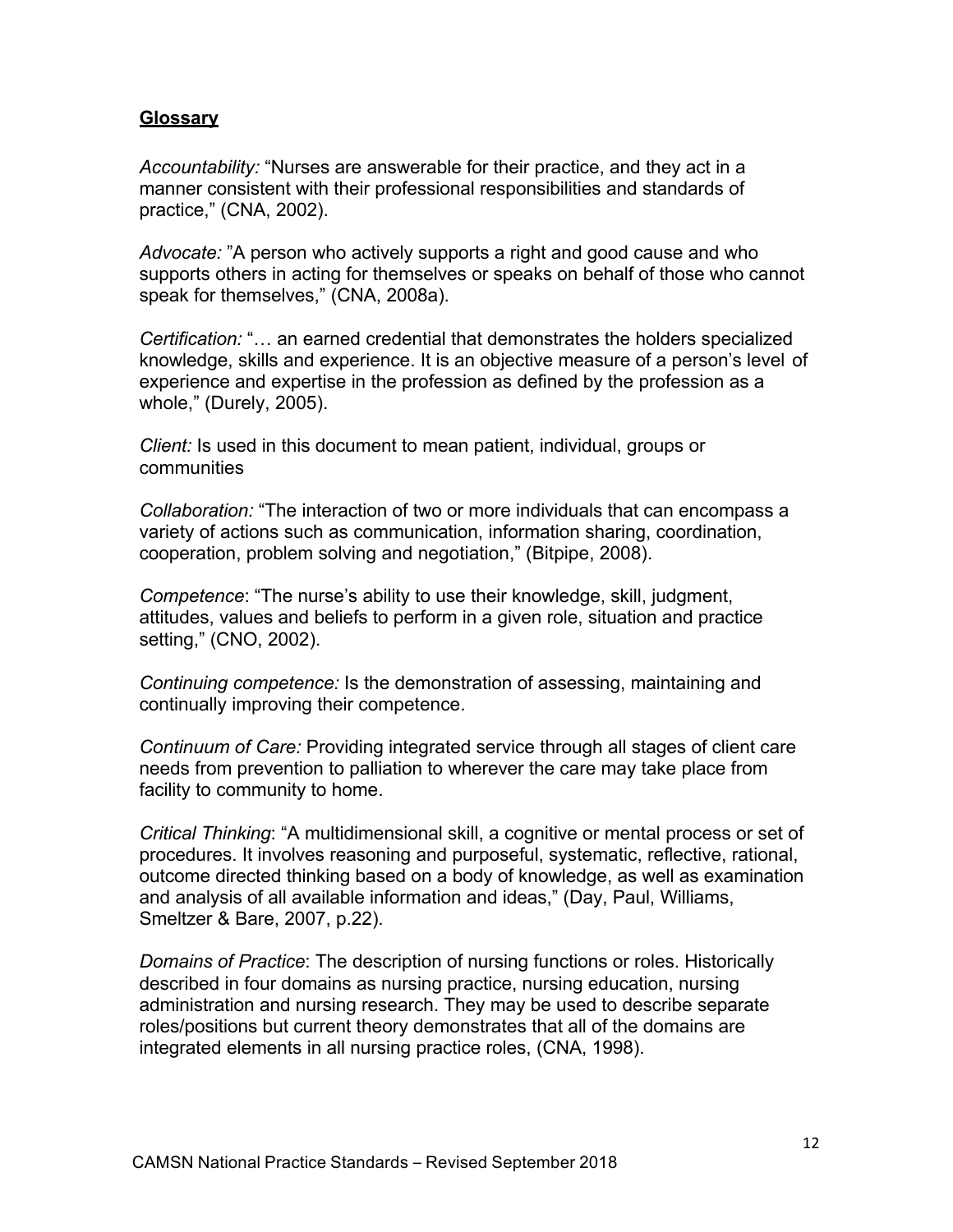*Evidence-Informed Practice:* An approach to clinical practice and decisions about client care where there is a conscientious integration of current and relevant formal research, quality initiatives, experiential knowledge and other sources of evidence.

*Generalist Knowledge and Competency Base*: A broad and diverse knowledge and competency base to apply to the care of diverse clients in as equally diverse environments.

*Health care provider*: Any member of the healthcare team providing care to medical-surgical clients.

*Holistic health care*: "A system of comprehensive or total patient care that considers the physical, emotional, social, economic and spiritual needs of the person; their response to illness; and the effect of the illness on the ability to meet self-care needs. Holistic nursing is the modern nursing practice that expresses this philosophy of care," (Mosby's, 2006, p.896).

*Interprofessional:* Health professionals from one or more discipline(s).

*Medical-surgical nurse*: In this document the hyphenated *medical-surgical nurse* is used to represent medical nurses, surgical nurses and nurses working in a combined practice of medical and surgical nursing.

*Nursing process:* A systematic approach to the delivery of client care. It is goal directed, cyclical and ongoing. The major components/steps include assessing, diagnosing, planning, implementing and evaluating.

*Plan of care:* Interprofessional identification of client needs including interventions required and expected outcomes. It is the plan created to meet these needs. It is a continuous process that evolves as the client condition changes.

Quality: Is about delivering the best possible medical-surgical care and achieving the best possible outcomes for clients, (Health Canada, 2004).

*Reflective practice:* "…involves the review of one's nursing practice to determine learning needs and incorporate learning to improve one's practice," (CARNA, 2007).

*Scope of practice:* "A profession's scope of practice encompasses the activities its practitioners are educated and authorized to perform…The Actual scope of practice of individual practitioners is influenced by the settings in which they practice, the requirements of the employer and the needs of their patients or clients," (CNA, 2008b).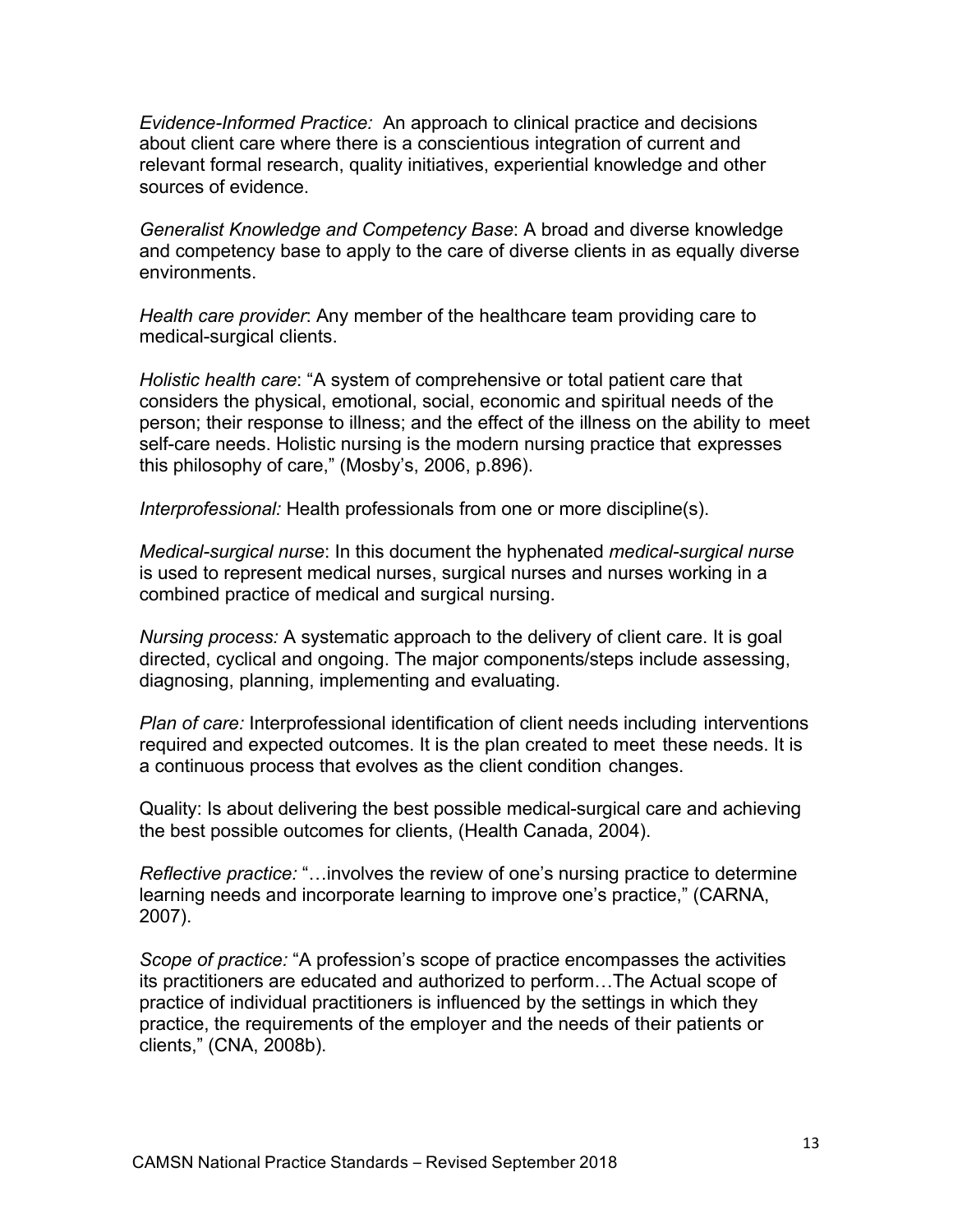*Standard*: "The desirable and achievable level of performance against which actual practice is compared, (International Council of Nurses, 1997).

*Value*: "…is a belief or attitude about the importance of a goal, an object, a principle or a behaviour," (CNA, 2002b).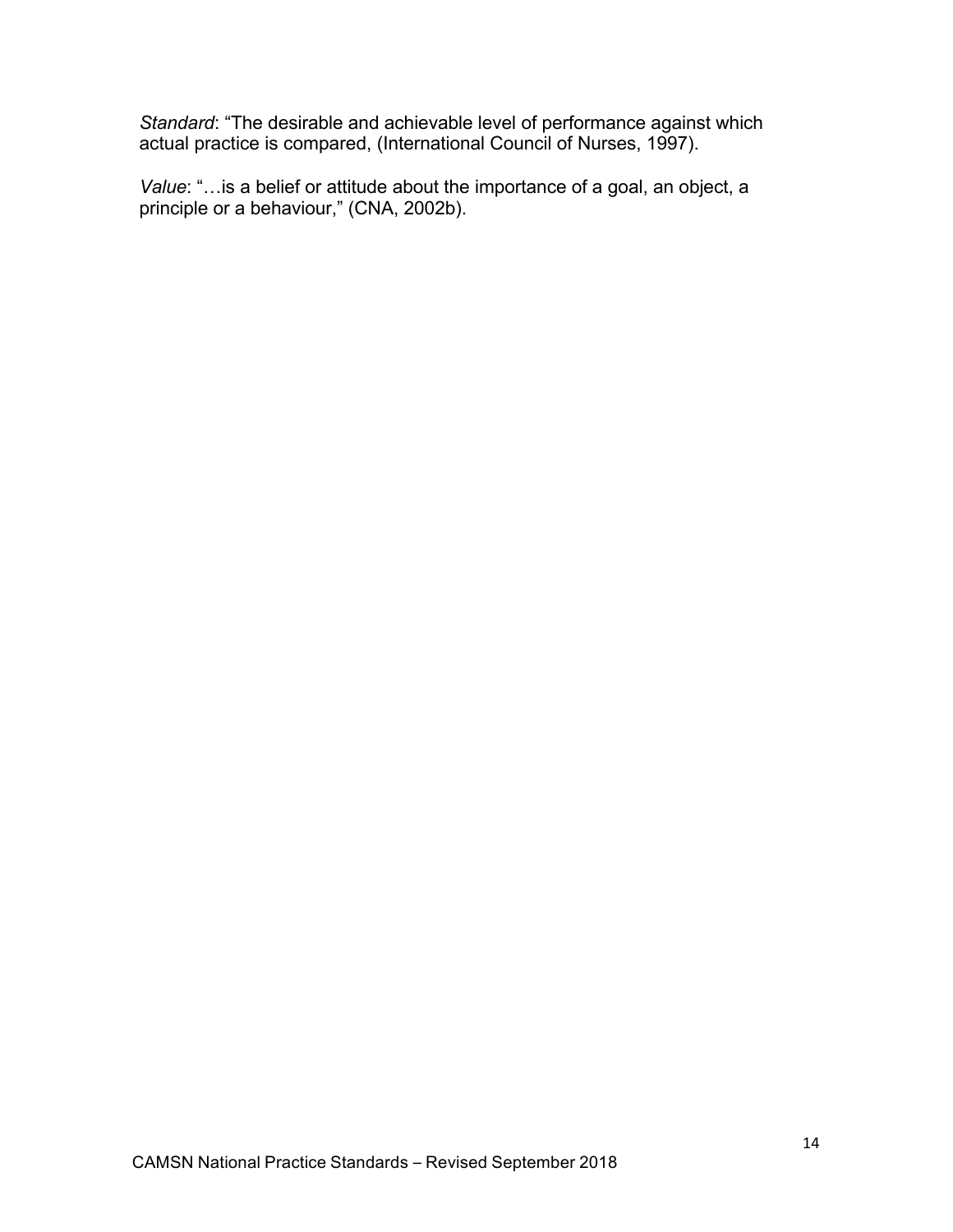#### **References**

Academy of Medical-Surgical Nurses. (2007). Scope and standards of medicalsurgical nursing practice  $4<sup>th</sup>$  edition. New Jersey: Anthony J. Jannetti, Inc.

Academy of Medical-Surgical Nurses. (2008). About AMSN; What is medicalsurgical nursing. Retrieved 07/14/2008 from http://www.medsurgnurse.org/cgibin/WebObjects/AMSNMain.woa/wa/viewSection?s\_id=1073744083&ss\_id=536 873248

Bitpipe website. Retrieved 03/28/2008 from www.bitpipe.com/tlist/ collaboration.html

Canadian Council of Cardiovascular Nurses. (2000). Standards for cardiovascular nursing. Retrieved 11/27/2007, from http://www. cardiovascularnurse.com/info/standards.cfm

Canadian Institute for Health Information, Workforce trends of registered nurses in Canada, 2006. (2007). Ottawa, Ontario: Author.

Canadian Nurses Association. (1998). A national framework for the development of standards for the practice of nursing: A discussion paper for Canadian Registered Nurses. Ottawa, Ontario: Canadian Nurses Association

Canadian Nurses Association. (2002a). Achieving excellence in professional practice: A guide to developing and revising standards. Ottawa, Ontario: Canadian Nurses Association.

Canadian Nurses Association. (2002b). Code of ethics for registered nurses. Ottawa, Ontario: Canadian Nurses Association.

Canadian Nurses Association (2002c) Position statement: Evidence-based decision –making and nursing practice. Retrieved on 03/30/2008 from www.cnaaiic.ca /CNA/issues/position/research/default\_e.aspx

Canadian Nurses Association (2002d) Position statement: Nursing Leadership. Retrieved on 03/30/2008 from www.cna-aiic.ca/CNA/ issues/position/leadership

Canadian Nurses Association (2008a). Code of ethics for registered nurses. Ottawa, Ontario: Author.

Canadian Nurses Association (2008b). The practice of nursing. Retrieved 03/27/2007 from http://www.cna-aiic.ca/nursing practice/the practice of nursing

College and Association of Registered Nurses of Alberta. (2007). Continuing Competence Program. Retrieved on 03/28/2008 from www.nurses.ab.ca /CARNA/index.aspx